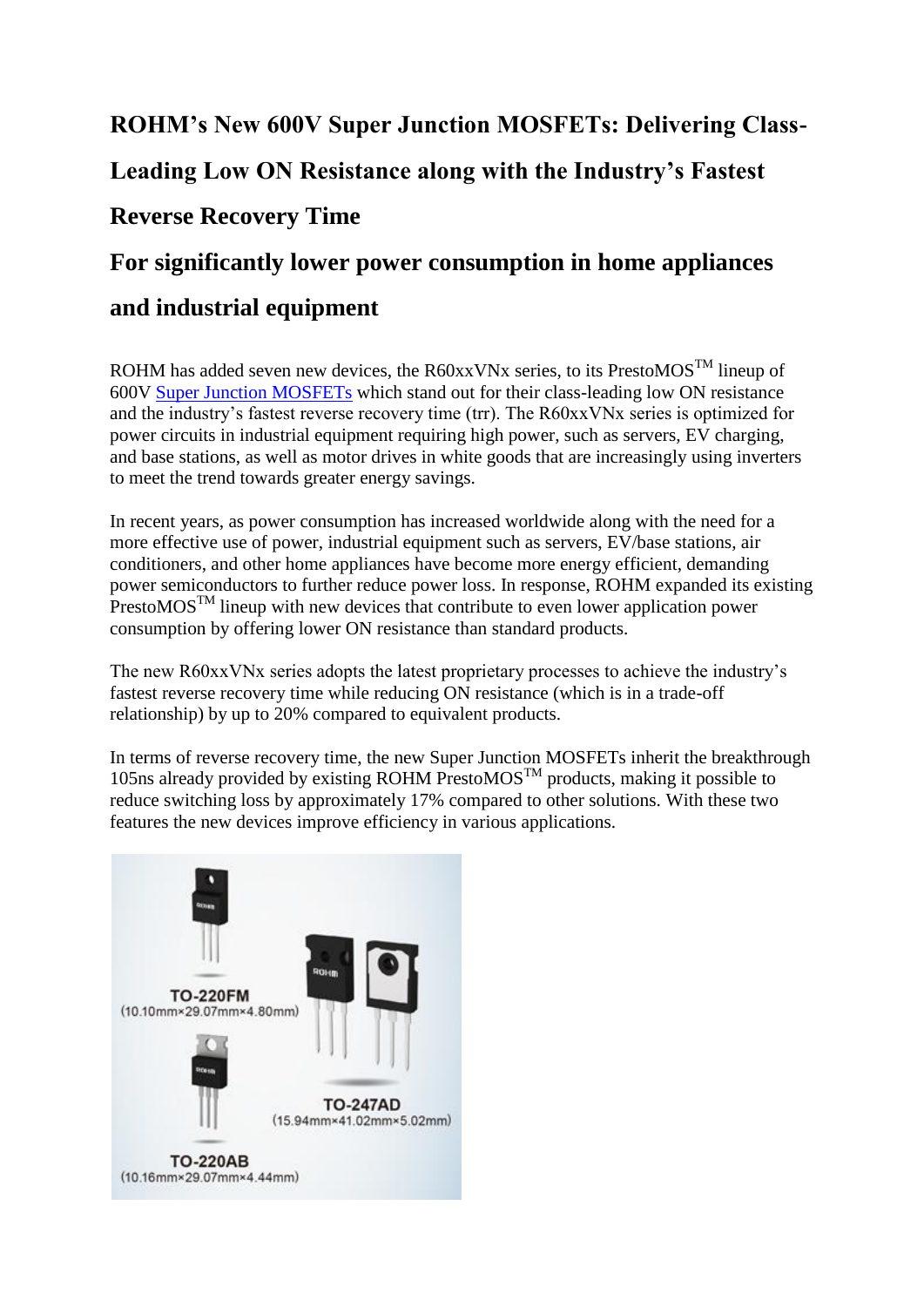At the same time, two even lower ON resistance models have been added to the R60xxYNx series of standard low ON resistance 600V Super Junction MOSFETs. This enables users to select the ideal product based on application requirements.

Going forward, ROHM will continue to expand its lineup to include new Super Junction MOSFETs featuring even lower noise performance that contribute to solving social issues (i.e. preserving the environment) by reducing power consumption in a wider range of applications.

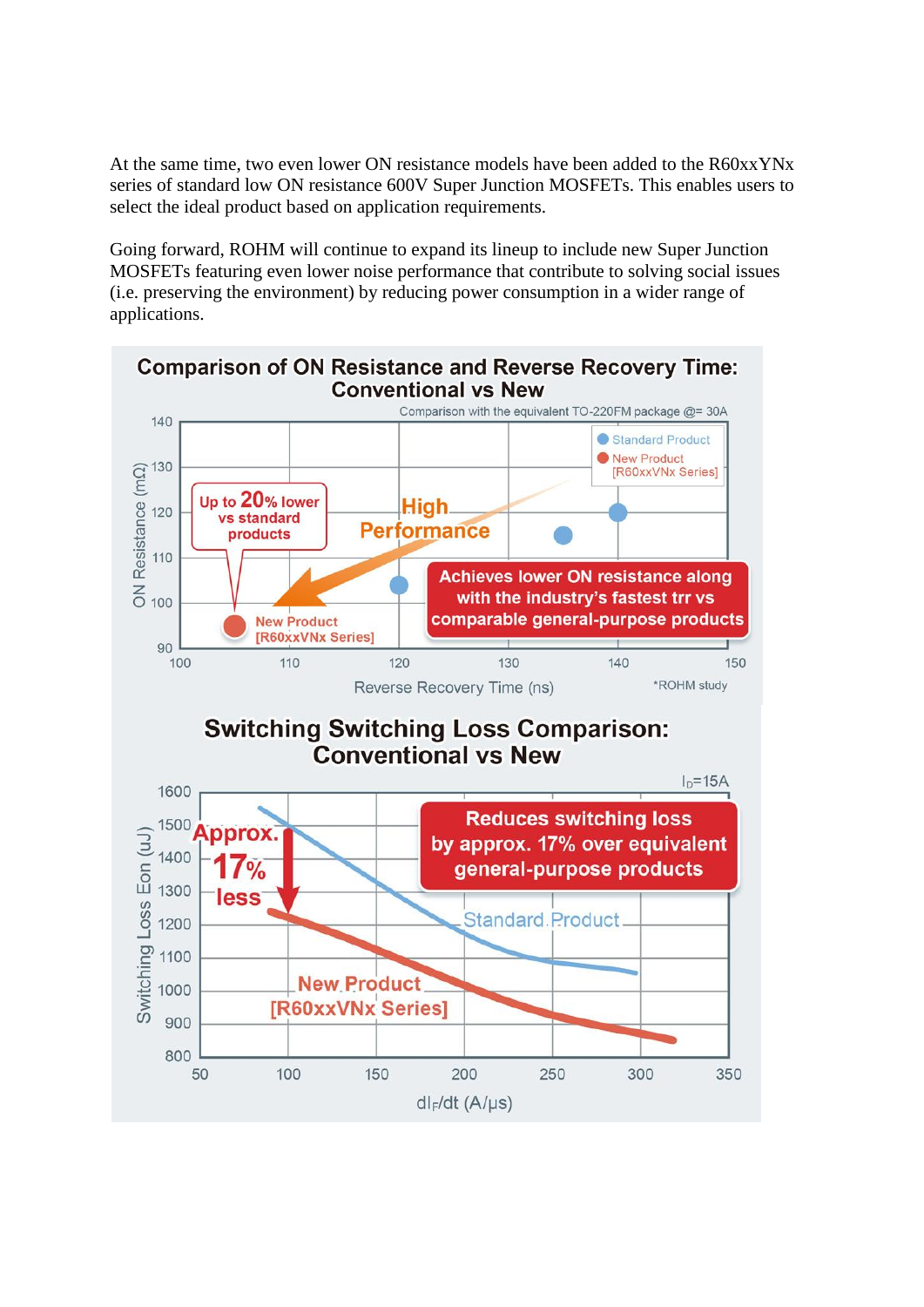## **Key Features**

#### **1. Achieves class-leading low ON resistance and the industry's fastest reverse recovery time**

ROHM's R60xxVNx series of PrestoMOS<sup>TM</sup> 600V [Super Junction MOSFETs](https://www.rohm.com/support/super-junction-mosfet) utilizes the latest processes to reduce ON resistance per unit area. Despite the difficulty in reducing ON resistance given the trade-off relationship with reverse recovery time, up to 20% lower ON resistance has been achieved compared to equivalent standard products (TO-220FM package), contributing to even lower power consumption in various applications.



### **2. The industry's fastest reverse recovery time (trr) minimizes switching loss**

Generally, when miniaturizing processes, basic performance such as ON resistance is improved while reverse recovery time deteriorates. In contrast, ROHM's R60xxVNx series utilizes a proprietary high-speed technology to achieve the industry's fastest recovery time of 105ns while maintaining lower ON resistance compared to equivalent TO-220FM package products. Eliminating wasted current reduces power loss during switching by approximately 17% over standard products. Furthermore, standard types such as the R60xxYNx series are offered that feature trr in the 300 to 400ns range at the same ON resistance.